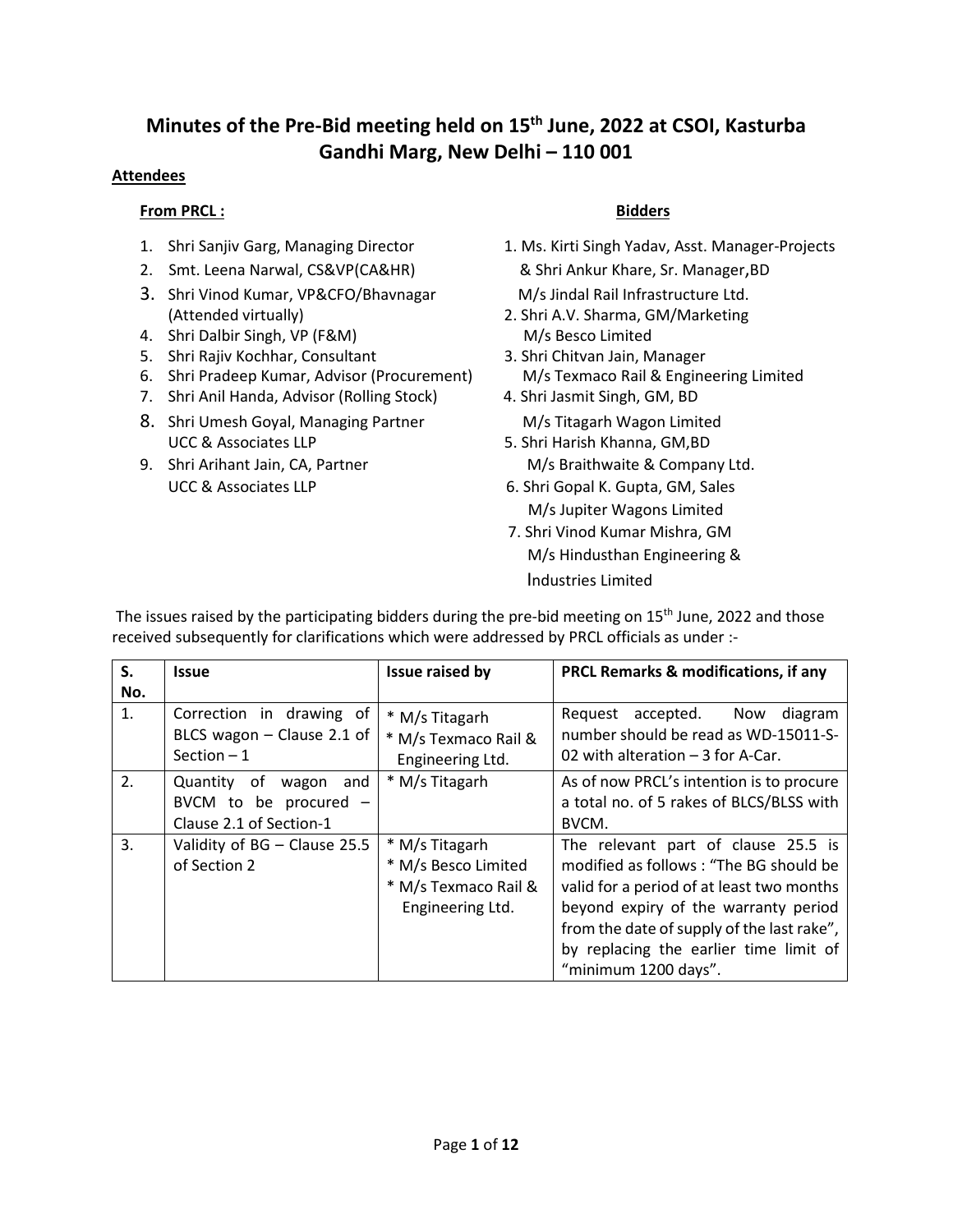| S.<br>No. | <b>Issue</b>                                                                                                                                                       | Issue raised by                                                                                                                                | PRCL Remarks & modifications, if any                                                                                                                                                                                                                              |  |
|-----------|--------------------------------------------------------------------------------------------------------------------------------------------------------------------|------------------------------------------------------------------------------------------------------------------------------------------------|-------------------------------------------------------------------------------------------------------------------------------------------------------------------------------------------------------------------------------------------------------------------|--|
| 4.        | a. Request to omit the<br>negative<br>option<br>clause - Clause $27.1$<br>of Section - 2                                                                           | * M/s Titagarh<br>* M/s Besco Limited<br>* M/s Hindusthan<br>Engineering &<br><b>Industries Limited</b><br>* M/s Jupiter Wagons<br>Limited     | The relevant part of clause 27.1 is<br>a.<br>modified as follows : "the<br>ordered quantity of wagons may<br>be reduced by 50% or increased<br>by 100%. However, in the case of<br>reduction,<br>reasonable<br>opportunity will be given to the<br>manufacturer." |  |
|           | b. Advance time before<br>issue of intimation<br>regarding change in<br>the<br>wise<br>type<br>composition of rakes.<br>c. Request<br>for<br><b>PVC</b><br>clause. |                                                                                                                                                | Any change in the type wise<br>b.<br>composition of rakes will be<br>advised well in time to the<br>bidders/ manufacturers.<br>c. Request for introduction of PVC<br>clause is not accepted.                                                                      |  |
| 5.        | Delivery period - Clause 3.1<br>of Section $-1$                                                                                                                    | * M/s Besco Limited<br>* M/s Hindusthan<br>Engineering &<br><b>Industries Limited</b><br>* M/s Jindal Rail<br>Infrastructure                   | The delivery period has been amended<br>as under :-<br>"First rake to be delivered within 240<br>days of date of issue of LOA, and each<br>subsequent rake to be delivered every<br>one month thereafter".                                                        |  |
| 6.        | Penalty/LD in case of delay<br>in delivery - Clause 12 of<br>Section - 3                                                                                           | * M/s Titagarh<br>* M/s Besco Limited<br>* M/s Hindusthan<br>Engineering &<br><b>Industries Limited</b><br>* M/s Jindal Rail<br>Infrastructure | Not accepted, since the initial delivery<br>period (for the first rake) has now been<br>increased to 240 days on the request of<br>the bidders (as against 150 days earlier).                                                                                     |  |
| 7.        | Exemption<br>from<br>EMD,<br>tender cost and security<br>deposit for MSME - S.No.<br>1&2 of Table 1.2 of Section-<br>$\mathbf{1}$                                  | * M/s Besco Limited                                                                                                                            | Not accepted                                                                                                                                                                                                                                                      |  |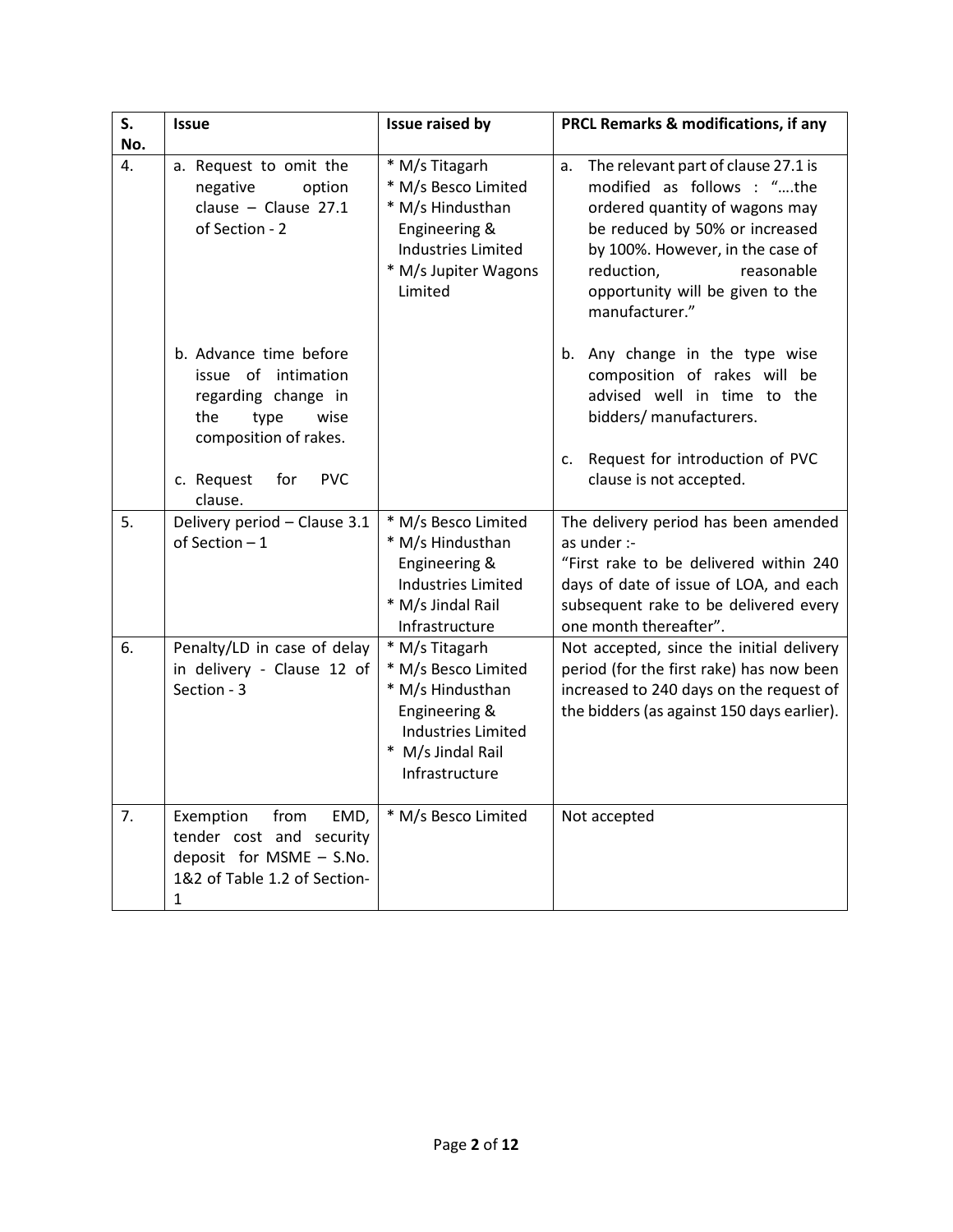| S.<br>No. | <b>Issue</b>                                                                                                                                                                    | Issue raised by                                                                                                                                                          | PRCL Remarks & modifications, if any                                                                                                                                                                                                                                                                                                                                                                                                                                                                                               |
|-----------|---------------------------------------------------------------------------------------------------------------------------------------------------------------------------------|--------------------------------------------------------------------------------------------------------------------------------------------------------------------------|------------------------------------------------------------------------------------------------------------------------------------------------------------------------------------------------------------------------------------------------------------------------------------------------------------------------------------------------------------------------------------------------------------------------------------------------------------------------------------------------------------------------------------|
| 8.        | Whether<br>single<br>original<br>Technical<br><b>Bid</b><br>and<br>Commercial Bids is to be<br>submitted or offers are<br>invited in Triplicate - Clause<br>12.1 of Section - 2 | * M/s Besco Limited                                                                                                                                                      | It is clarified that separate manual offers<br>(technical as well as financial) in single<br>copy only are to be submitted in two<br>separate packets, clearly mentioning<br>thereon "Technical Bid" and "Financial<br>Bid". Both these packets duly sealed<br>should further be packed in another<br>envelope and submitted to PRCL. As<br>such, two bids are to be submitted<br>separately, contained in one packet.                                                                                                             |
| 9.        | Allow to submit two offers<br>against the subject tender,<br>one with indigenous price of<br>wheel sets and another with<br>Imported wheel sets.                                | * M/s Besco Limited                                                                                                                                                      | Not accepted. Procurement of all the<br>items required for manufacturing the<br>wagons to be supplied (including wheel<br>manufacturer's<br>sets)<br>is<br>the<br>responsibility. Hence, bidders have to<br>quote a single rate for each type of rake<br>in their bid, considering all the aspects<br>(financial<br>&<br>technical)<br>under<br>consideration.                                                                                                                                                                     |
| 10.       | Reduction<br>of<br>security<br>deposit from 5% to 3% of<br>contract value & Extension<br>of time for submission of<br>security deposit - Clause 25<br>of Section - 2            | * M/s Besco Limited<br>* M/s Hindusthan<br>Engineering &<br><b>Industries Limited</b><br>* M/s Jindal Rail<br>Infrastructure<br>* M/s Texmaco Rail &<br>Engineering Ltd. | Not accepted. It will remain as 5% of<br>value of the contract, and has to be<br>submitted within 14 days from the date<br>of issue of LOA as mentioned in the<br>tender document.                                                                                                                                                                                                                                                                                                                                                 |
| 11.       | Payment terms for GST.                                                                                                                                                          | * M/s Besco Limited                                                                                                                                                      | It is clarified that payment of GST will be<br>made on submission of documentary<br>proof that the amount has<br>been<br>deposited as per clause 15.3.<br>However, payment other than GST shall<br>be released as per condition laid down<br>in the tender document. GST shall be<br>reimbursed on submission of proof of<br>payment and display of Input Tax Credit<br>of GST to PRCL on GST portal.<br>In addition, GST will also be applicable<br>on the penalty/liquidated damages (if<br>any) payable by the bidder/supplier. |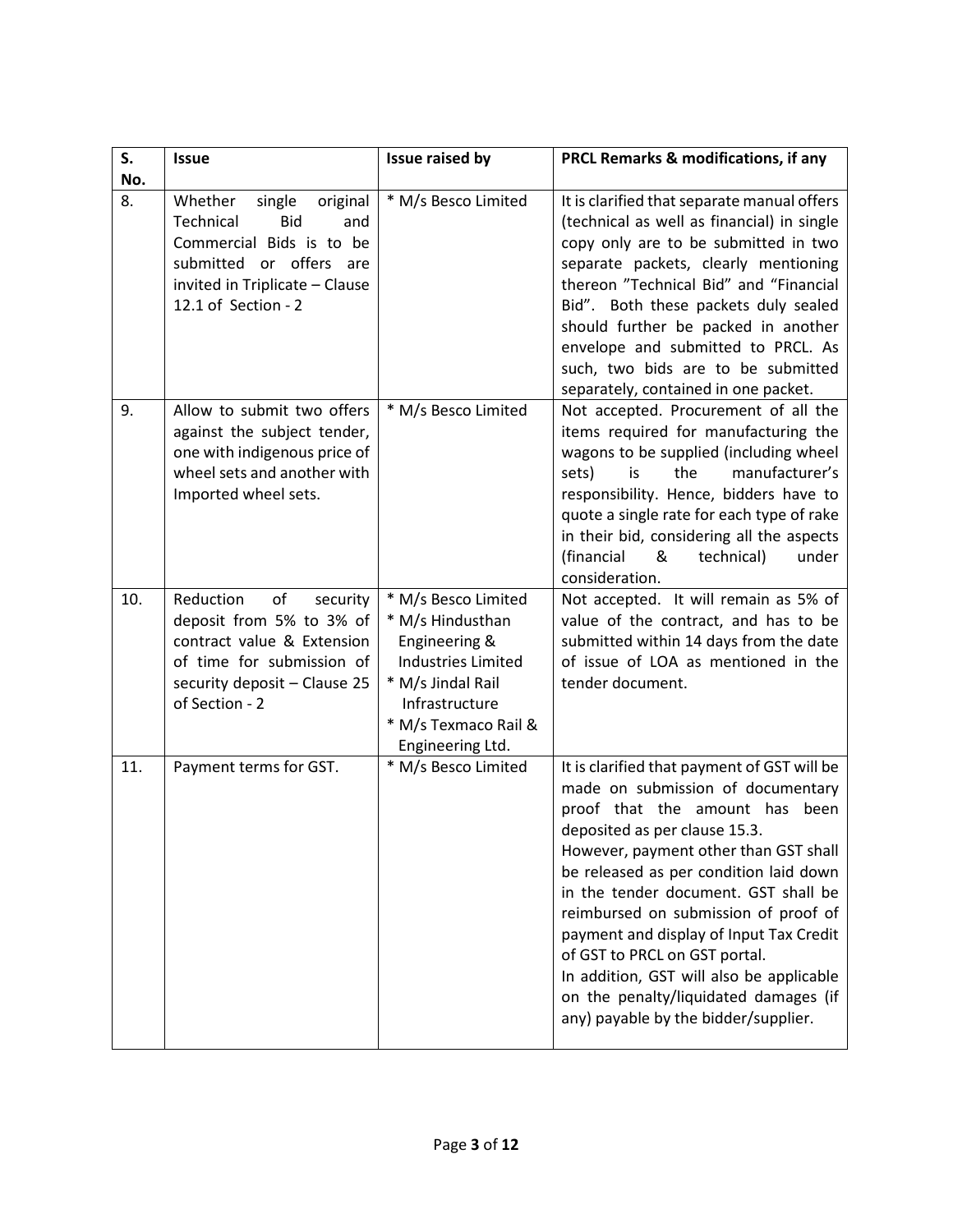| S.<br>No. | <b>Issue</b>                                                                                                                                                                                                                                                                  | Issue raised by                                                                                                                                                          | <b>PRCL Remarks &amp; modifications, if any</b>                                                                                                                                                                                                                                                            |  |
|-----------|-------------------------------------------------------------------------------------------------------------------------------------------------------------------------------------------------------------------------------------------------------------------------------|--------------------------------------------------------------------------------------------------------------------------------------------------------------------------|------------------------------------------------------------------------------------------------------------------------------------------------------------------------------------------------------------------------------------------------------------------------------------------------------------|--|
| 12.       | 90%<br>advance<br>payment<br>against each wagon after<br>inspection of RDSO and<br>issuance of dispatch memo<br>- Clause no. 26.1 of Section-<br>$\overline{2}$                                                                                                               | * M/s Besco Limited<br>* M/s Texmaco Rail &<br>Engineering Ltd.                                                                                                          | It is clarified that date of issuance of<br>dispatch memo (DM) by RDSO in rake<br>formation will be taken as the date of<br>delivery.<br>However, payment terms will remain<br>the same as per Clause no. 26 of Section<br>$-2.$                                                                           |  |
| 13.       | In case of safety and design<br>improvement issues in the<br>wagon, price<br>implication<br>should be settled before<br>commencement of the work<br>after<br>οf<br>issue<br>and<br>modification<br>advice<br>by<br>increasing Contract Basic<br>Rate. Clause-9 of Section - 3 | * M/s Besco Limited                                                                                                                                                      | No change. Price implication will be<br>settled mutually as mentioned in Clause<br>- 9.0 of Section-3.                                                                                                                                                                                                     |  |
| 14.       | Clarification<br>regarding<br>wagon inspection by RDSO<br>and need for TPQCA besides<br>reimbursement of cost by<br>PRCL. Clause - 24 Section-2                                                                                                                               | * M/s Besco Limited<br>* M/s Texmaco Rail &<br>Engineering Ltd.<br>* M/s Jupiter Wagons<br>Limited                                                                       | It is clarified that the inspection will be<br>done by RDSO and TPQCA as per Clause-<br>24 Section-2 of Tender Document.                                                                                                                                                                                   |  |
| 15.       | Submission of declaration<br>regarding EMD. Clause -<br>12.4 Section-2                                                                                                                                                                                                        | * M/s Besco Limited                                                                                                                                                      | Not accepted. The bidder will be<br>required to submit EMD as well as<br>declaration as mentioned in the Tender<br>Document.                                                                                                                                                                               |  |
| 16.       | Extension/postponement of<br>tender<br>due<br>to<br>non-<br>of<br><b>BLSS</b><br>availability<br>drawings, at present with<br>RDSO.                                                                                                                                           | * M/s Besco Limited<br>* M/s Hindusthan<br>Engineering &<br><b>Industries Limited</b><br>* M/s Jindal Rail<br>Infrastructure<br>* M/s Texmaco Rail &<br>Engineering Ltd. | The Tender Document allows bidders to<br>quote for BLCS/BLSS wagons (or both)<br>depending upon the availability of RDSO<br>approved drawings of these wagons<br>with the bidders. Therefore, in case a<br>bidder does not have drawings of BLSS<br>wagons, he may submit his bid for BLCS<br>wagons only. |  |
| 17.       | Revision of warranty period.<br>Clause-15 Section $-3$                                                                                                                                                                                                                        | * M/s Besco Limited<br>* M/s Texmaco Rail &<br>Engineering Ltd.                                                                                                          | No change agreed to.                                                                                                                                                                                                                                                                                       |  |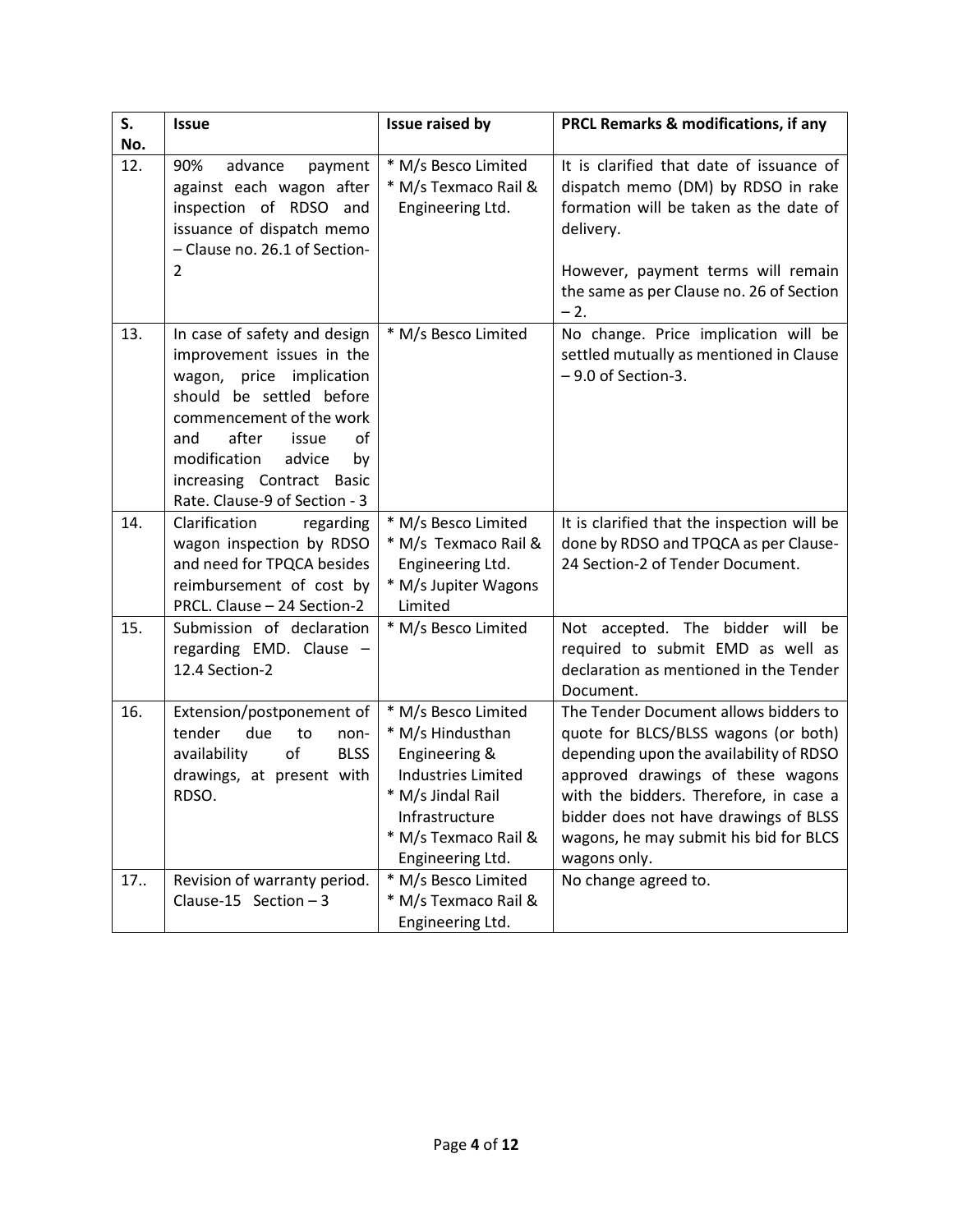| S.<br>No. | <b>Issue</b>                                                                                                                                                                           | <b>Issue raised by</b>                                         | PRCL Remarks & modifications, if any                                                                                                                                                                                                                                                                                                           |
|-----------|----------------------------------------------------------------------------------------------------------------------------------------------------------------------------------------|----------------------------------------------------------------|------------------------------------------------------------------------------------------------------------------------------------------------------------------------------------------------------------------------------------------------------------------------------------------------------------------------------------------------|
| 18.       | Due to non-availability of<br>840 mm dia (25T axle load)<br>wheel<br>drawings,<br>these<br>wheel sets may be arranged<br>from RWF.<br>Clause - 18.2 (iii) Section - 2                  | * M/s Hindusthan<br>Engineering &<br><b>Industries Limited</b> | All relevant drawings of wheel sets are<br>available with RDSO. The said RDSO<br>drawing is WD-15020-S/01 Wheel &<br>Axle assembly for 25 T axle load bogie<br>with 'K' class CTRB. Documentary<br>evidence for purchase of wheel sets<br>from RWF/RDSO approved sources shall<br>be submitted to RDSO at the time of<br>inspection of wagons. |
| 19.       | RDSO, DM should be treated<br>as date of supply.<br>You will arrange booking to                                                                                                        | * M/s Hindusthan<br>Engineering &<br><b>Industries Limited</b> | For delivery purposes, date of issue of<br>DM by RDSO, in rake form will be taken<br>as date of supply. However, for payment<br>purposes, condition will remain the<br>same as mentioned in the Tender<br>Document.                                                                                                                            |
|           | your destination<br>against<br>payment by your good self.<br>Once rake is ready, booking                                                                                               |                                                                | This is already made clear in the tender<br>document - Clause 17.0 Section-2.                                                                                                                                                                                                                                                                  |
|           | immediately<br>should<br>be<br>arranged so that production<br>lines are not jammed.                                                                                                    |                                                                | The manufacturer is required to arrange<br>movement of the rake from the<br>production facility to the railhead<br>station of dispatch. Hence, it<br>is is<br>incumbent upon the manufacturer to<br>expedite the same as mentioned in<br>Clause 24.3 Section-2 of the tender<br>document.                                                      |
| 20.       | Arbitration<br>is<br>to<br>be<br>conducted<br>per<br>as<br>Arbitration<br>and<br>Reconciliation Act of 1996<br>with<br>latest<br>alteration/<br>amendments. Clause - 18.0<br>Section-3 | *M/s Hindusthan<br>Engineering &<br><b>Industries Limited</b>  | It is already clarified in said clause that<br>dispute would be settled through sole<br>Arbitrator as per Arbitration Act in force<br>at the relevant time.                                                                                                                                                                                    |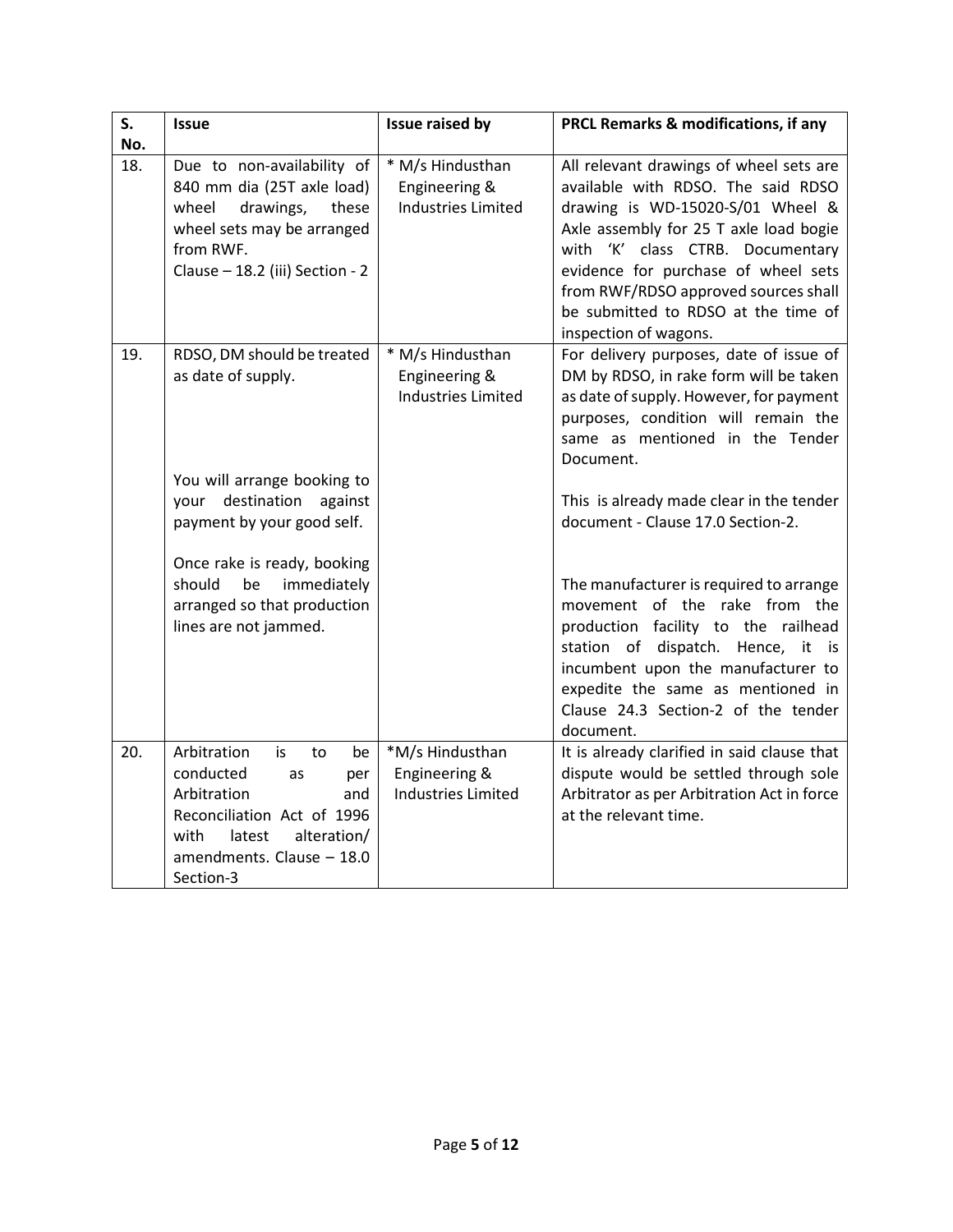| S.  | <b>Issue</b>                                                                                                                                                                                                                                                                                                                                                                                                                                                                                                                | Issue raised by                                                                                            | PRCL Remarks & modifications, if any                                                                                                                                                                                                                                                                                                                                                                                                                                                                                                                                                              |
|-----|-----------------------------------------------------------------------------------------------------------------------------------------------------------------------------------------------------------------------------------------------------------------------------------------------------------------------------------------------------------------------------------------------------------------------------------------------------------------------------------------------------------------------------|------------------------------------------------------------------------------------------------------------|---------------------------------------------------------------------------------------------------------------------------------------------------------------------------------------------------------------------------------------------------------------------------------------------------------------------------------------------------------------------------------------------------------------------------------------------------------------------------------------------------------------------------------------------------------------------------------------------------|
| No. |                                                                                                                                                                                                                                                                                                                                                                                                                                                                                                                             |                                                                                                            |                                                                                                                                                                                                                                                                                                                                                                                                                                                                                                                                                                                                   |
| 21. | Since two types of wagons<br>are to be procured, request<br>to treat both the type of<br>for<br>price<br>wagons<br>bid<br>evaluation individually and<br>separately.                                                                                                                                                                                                                                                                                                                                                        | * M/s Hindusthan<br>Engineering &<br><b>Industries Limited</b><br>* M/s Texmaco Rail &<br>Engineering Ltd. | Parties can bid either for BLCS wagons<br>and/or for BLSS wagons, or both. It has<br>already been clarified in the tender<br>document that ranking of different<br>offers will be done separately for BLCS &<br>BLSS rakes, as per prescribed rake<br>composition. Attention is also drawn to<br>note no. 4 of Annexure-6 of page 37 of<br>the tender document.                                                                                                                                                                                                                                   |
| 22. | Link for E-Payment of tender<br>cost is not available on the<br>website, may kindly<br>be<br>provided. Clause $-4$ of<br>Section -1                                                                                                                                                                                                                                                                                                                                                                                         | * M/s Jindal Rail<br>Infrastructure<br>* M/s Texmaco Rail &<br>Engineering Ltd.                            | The bidders can pay via RTGS/NEFT or<br>by Demand Draft. Bank Account details<br>of PRCL are already mentioned in the<br>tender document. In addition, the QR<br>Code may be scanned from PRCL<br>website for making payment.                                                                                                                                                                                                                                                                                                                                                                     |
| 23. | Exemption from submission<br>of G105 certificate for PSUs<br>under Ministry of Railways.<br>Clause 2.1 of Section $-2$                                                                                                                                                                                                                                                                                                                                                                                                      | * M/s Braithwaite and<br>Co. Ltd.                                                                          | Self- declaration from government PSUs<br>regarding exemption from requirement<br>of G 105 certification will be acceptable.                                                                                                                                                                                                                                                                                                                                                                                                                                                                      |
| 24. | "The tenderer must have<br>supplied a minimum of 90<br>against<br>wagons<br>Railway<br>Board's order or against<br>WIS/<br>MWIS/<br>Leasing<br>Schemes of Railways or<br>supplied to CTOs approved<br>by Indian Railways/ Private<br>entities, during the last five<br>financial<br>years<br>ending<br>March 2022."<br>We request that quantity of<br>wagons mentioned in clause<br>2.2(i) of Section 2 may be<br>interpreted for a general<br>type of wagon and not<br>specifically a flat wagon of<br>type BLC/BLCS/BLCM. | * M/s Jupiter Wagons<br>Limited<br>* M/s Braithwaite and<br>Co. Ltd.                                       | The modified condition may be read as<br>under:-<br>"The bidder/manufacturer should have<br>supplied i) at least 90 container flat<br>wagons (BLCS/BLCM/BLC/etc.) ii) should<br>have supplied wagons fitted with 25<br>Ton axle load bogies and iii) should have<br>the<br>capability<br>technical<br>of<br>manufacturing 25 Ton axle load BLCS<br>wagons. Such assessment of capability<br>shall be done by the tender committee<br>on the basis of evidence/documents<br>provided by the bidder alongwith the<br>bid and may also include physical<br>inspection of the production facilities." |
| 25. | Exemption from depositing<br>EMD being a PSU                                                                                                                                                                                                                                                                                                                                                                                                                                                                                | * M/s Braithwaite and<br>Co. Ltd.                                                                          | Request accepted subject to submission<br>documentary proof of such<br>оf<br>from<br>the<br>exemption,<br>competent<br>authority.                                                                                                                                                                                                                                                                                                                                                                                                                                                                 |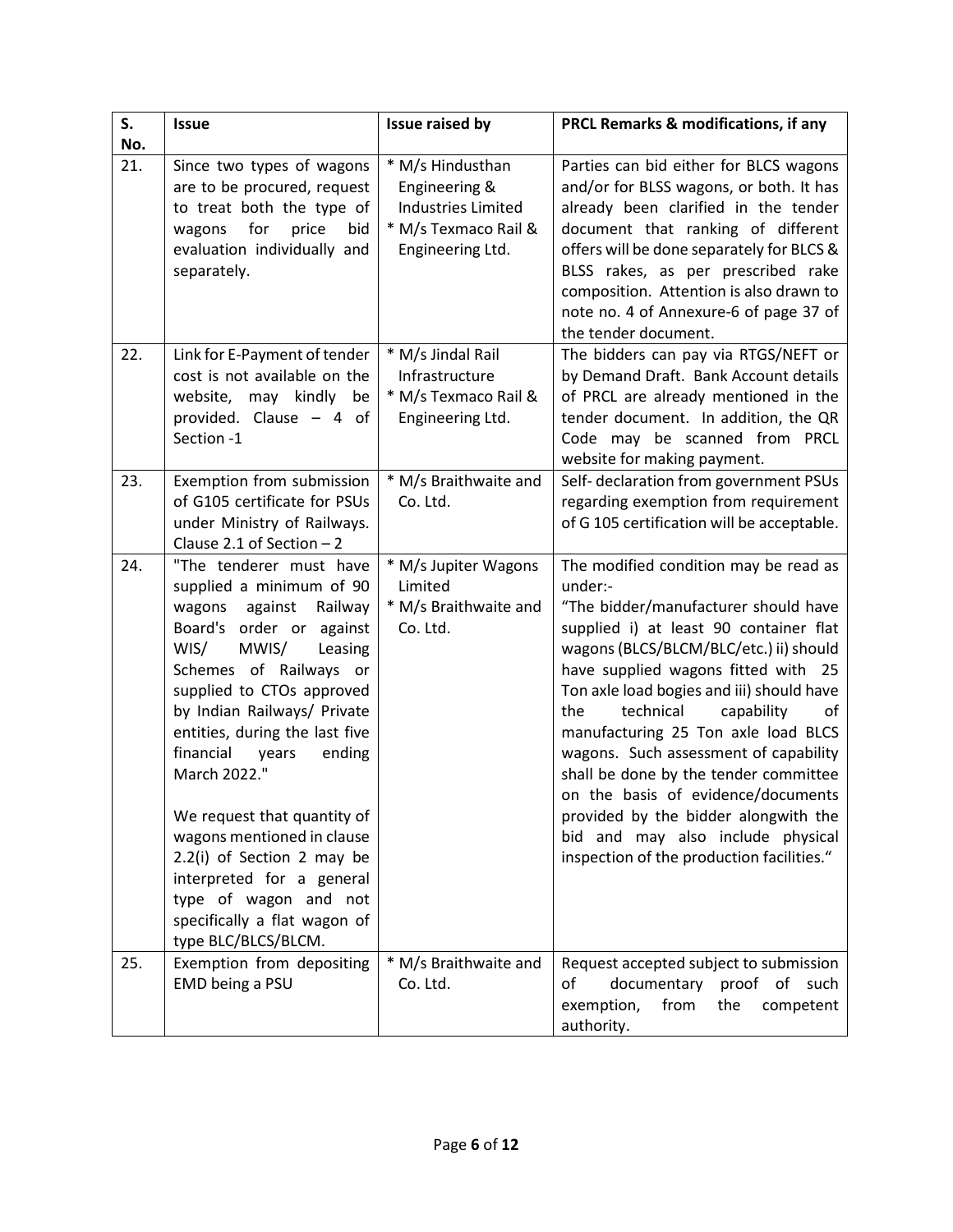| S.         | <b>Issue</b>                                                 | Issue raised by       | <b>PRCL Remarks &amp; modifications, if any</b>                                 |
|------------|--------------------------------------------------------------|-----------------------|---------------------------------------------------------------------------------|
| No.<br>26. | Vehicle guidance summary                                     | * M/s Jupiter Wagons  | It is clarified that rake is to be moved                                        |
|            | from the originating station<br>the<br>manufacture's<br>near | Limited               | from manufacturer's location to the<br>station of dispatch by the producer. The |
|            | location<br>the<br>to                                        |                       | station of dispatch is the originating                                          |
|            | destination/commissioning<br>station as advised by the       |                       | station which will issue the vehicle<br>guidance summary containing the         |
|            | consignee (PRCL) - unable                                    |                       | wagon numbers of all the wagons to be                                           |
|            | to understand, kindly clarify.                               |                       | dispatched<br>in<br>rake<br>formation.                                          |
|            | Clause 26.1 Section-2                                        |                       | Destination station (to be advised by<br>PRCL) is the commissioning station     |
|            |                                                              |                       | where rake would be commissioned.                                               |
| 27.        | In the financial bid form                                    | * M/s Jindal Rail     | Price to be quoted in the financial bid                                         |
|            | price to be quoted is given<br>per unit basis. The same      | Infrastructure        | form (Annexure-6 Section-4) should be<br>"per wagon basis." (Revised Annexure-  |
|            | may be amended to quote                                      |                       | 6 is attached)                                                                  |
|            | price per wagon<br>basis.                                    |                       |                                                                                 |
|            | Annexure-6 of Section - 4                                    |                       |                                                                                 |
| 28.        | Advance payment                                              | From majority bidders | Bidders may avail interest bearing<br>advance upto 20% of order value. The      |
|            |                                                              |                       | concessional interest rate shall be                                             |
|            |                                                              |                       | charged $@6\%$ p.a. of the advance<br>amount.                                   |
|            |                                                              |                       |                                                                                 |
|            |                                                              |                       | Advance would, however, be against                                              |
|            |                                                              |                       | of<br>submission<br>bank<br>guarantee                                           |
|            |                                                              |                       | equivalent to 110% of the advance<br>amount. The validity of BG shall be at     |
|            |                                                              |                       | least two (02) months beyond the                                                |
|            |                                                              |                       | delivery date of first rake. The amount                                         |
|            |                                                              |                       | of advance would be adjusted against<br>the initial payment at the time of      |
|            |                                                              |                       | delivery of first rake.                                                         |
| 29.        | We<br>require<br>confirm<br>a                                | * M/s Texmaco Rail &  | Confirmed purchase order will be issued                                         |
|            | Purchase order and a copy<br>Railway<br><b>Board</b><br>of   | Engineering Ltd.      | only after receipt of security deposit in<br>accordance with LOA.               |
|            | Procurement Permission.                                      |                       |                                                                                 |
|            |                                                              |                       | Procurement permission from Railway                                             |
|            |                                                              |                       | Board for purchase of container flat<br>wagons is not required in the case of   |
|            |                                                              |                       | CTO <sub>s</sub> .                                                              |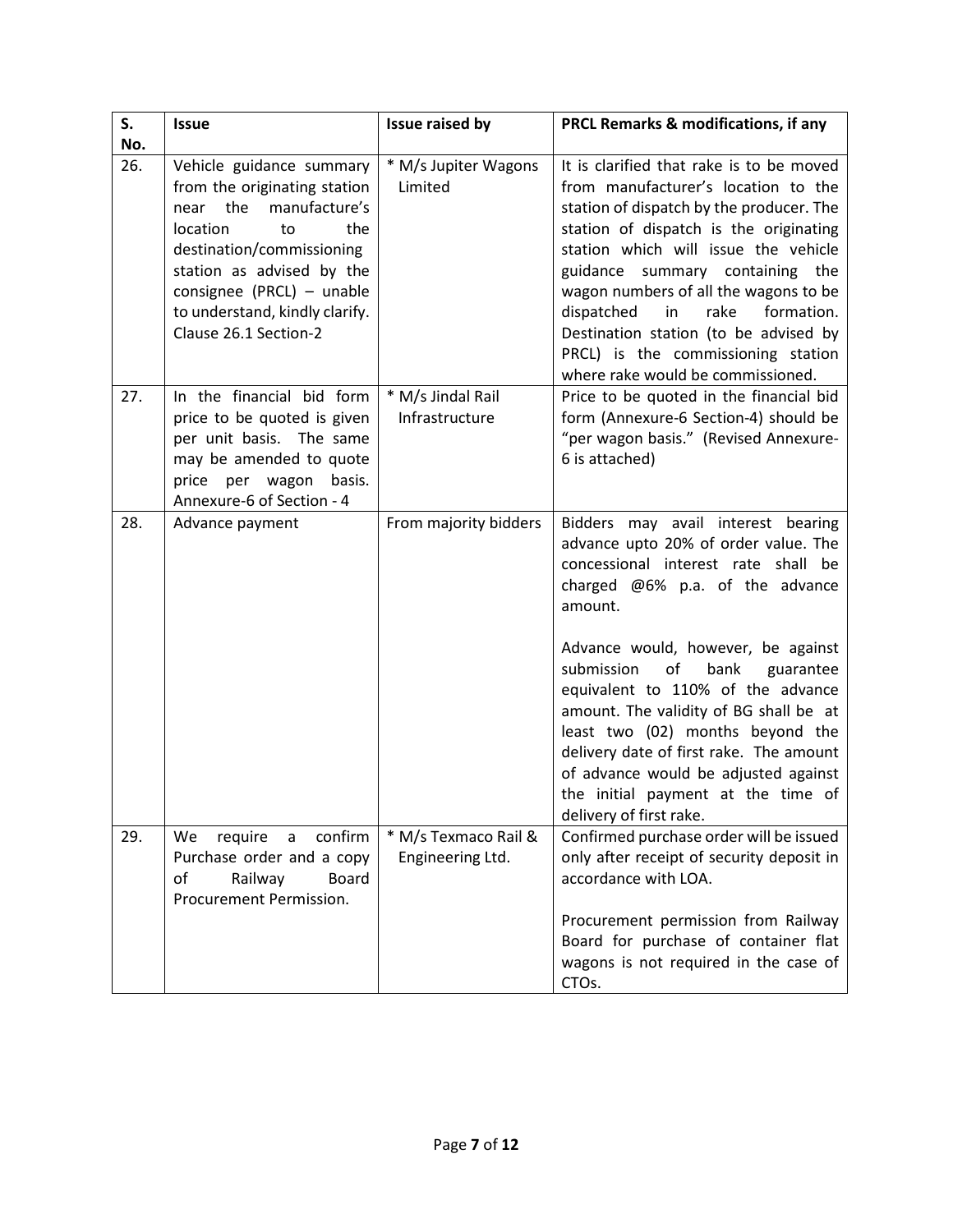| S.         | <b>Issue</b>                                                         | Issue raised by      | PRCL Remarks & modifications, if any                                                   |
|------------|----------------------------------------------------------------------|----------------------|----------------------------------------------------------------------------------------|
| No.<br>30. | Instruction<br><b>Bidders</b><br>to                                  | * M/s Texmaco Rail & | The tender committee will evaluate all                                                 |
|            | Clause 4.0                                                           | Engineering Ltd.     | possible options and arrive on a                                                       |
|            | The finalization of Scope                                            |                      | recommendation in the interest of                                                      |
|            | should be done at the LOA                                            |                      | PRCL, while keeping in view the tender                                                 |
|            | stage itself.                                                        |                      | conditions in the bid document.                                                        |
|            | <b>Instruction</b><br><b>Bidders</b><br>to                           |                      |                                                                                        |
|            | Clause 19.4                                                          |                      |                                                                                        |
|            | Financial Evaluation should                                          |                      |                                                                                        |
|            | be done on the basis of                                              |                      |                                                                                        |
|            | confirmed Scope of work                                              |                      |                                                                                        |
|            | only.                                                                |                      |                                                                                        |
| 31.        | Instruction<br><b>Bidders</b><br>to<br>Clause 13.1                   | * M/s Texmaco Rail & | No modification warranted. Date of                                                     |
|            |                                                                      | Engineering Ltd.     | opening of tender i.e. (Technical bid is<br>already notified). The validity of bid has |
|            |                                                                      |                      | to be for a period of 120 days from the                                                |
|            |                                                                      |                      | date of opening of tender.                                                             |
|            | Clause 14.3 & 14.4                                                   |                      |                                                                                        |
|            | Since Bid Validity is 120 days                                       |                      |                                                                                        |
|            | from tender opening and                                              |                      |                                                                                        |
|            | tender opening is deemed                                             |                      |                                                                                        |
|            | Technical<br>when<br><b>Bid</b><br>is.<br>opened, in this case under |                      |                                                                                        |
|            | 14.3 we need to mention a                                            |                      |                                                                                        |
|            | tentative timeline before/at                                         |                      |                                                                                        |
|            | which Technical Bid opening                                          |                      |                                                                                        |
|            | has to be opened else this                                           |                      |                                                                                        |
|            | can be an indefinite period.                                         |                      |                                                                                        |
|            | Else                                                                 |                      |                                                                                        |
|            | We can take Bid Validity as                                          |                      |                                                                                        |
|            | 120 days from the Bid                                                |                      |                                                                                        |
|            | Submission date                                                      |                      |                                                                                        |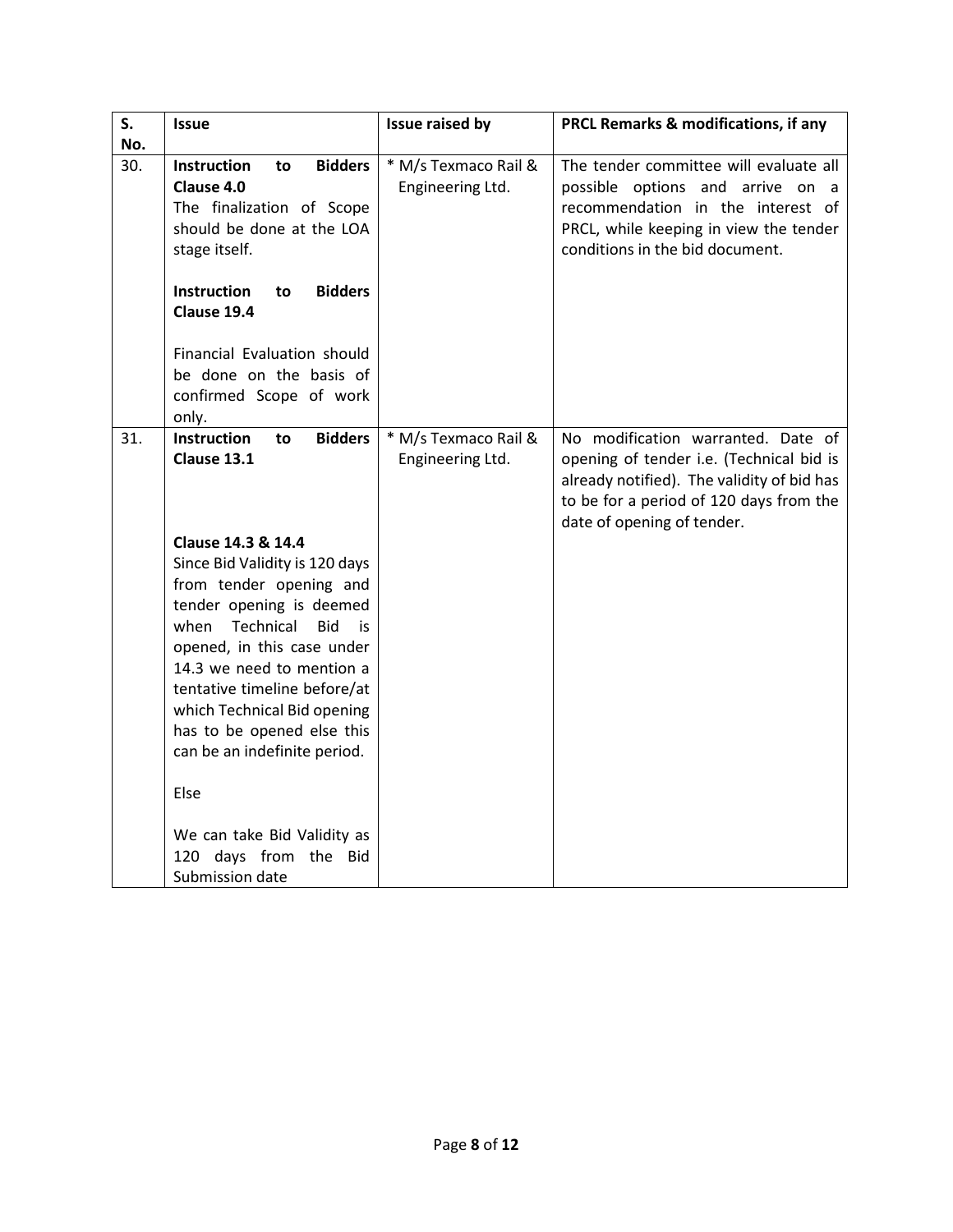| S.  | <b>Issue</b>                                                                                                                                                                                                                                                                                                                                                | Issue raised by                          | PRCL Remarks & modifications, if any                                                                                                |  |
|-----|-------------------------------------------------------------------------------------------------------------------------------------------------------------------------------------------------------------------------------------------------------------------------------------------------------------------------------------------------------------|------------------------------------------|-------------------------------------------------------------------------------------------------------------------------------------|--|
| No. |                                                                                                                                                                                                                                                                                                                                                             |                                          |                                                                                                                                     |  |
| 32. | <b>Instruction</b><br><b>Bidders</b><br>to<br>Clause 17.0<br>Will Railway Receipt be<br>for<br>generated<br>these<br>wagons?<br>yes, then complete<br>Ιf<br>consignee details shall be<br>required for the same.<br>Details shall also be required<br>for arranging One Time<br>Movement Permission for<br>the wagons from our works<br>to the destination. | * M/s Texmaco Rail &<br>Engineering Ltd. | Railway receipt would be generated,<br>and details required for generation of<br>RR would be made available to the<br>manufacturer. |  |
| 33. | <b>Annexure 4</b>                                                                                                                                                                                                                                                                                                                                           | * M/s Texmaco Rail &                     | No change accepted                                                                                                                  |  |
|     | <b>Performance Statement</b>                                                                                                                                                                                                                                                                                                                                | Engineering Ltd.                         |                                                                                                                                     |  |
|     | Performance<br>Statement<br>Record for last 1 year should<br>be sufficient for such a small<br>quantity of ordering.                                                                                                                                                                                                                                        |                                          |                                                                                                                                     |  |
| 34. | GS1 code required for RFID<br>implementation<br>Please provide the GS1 code                                                                                                                                                                                                                                                                                 | * M/s Texmaco Rail &<br>Engineering Ltd. | GS1 code will be provided, If necessary.                                                                                            |  |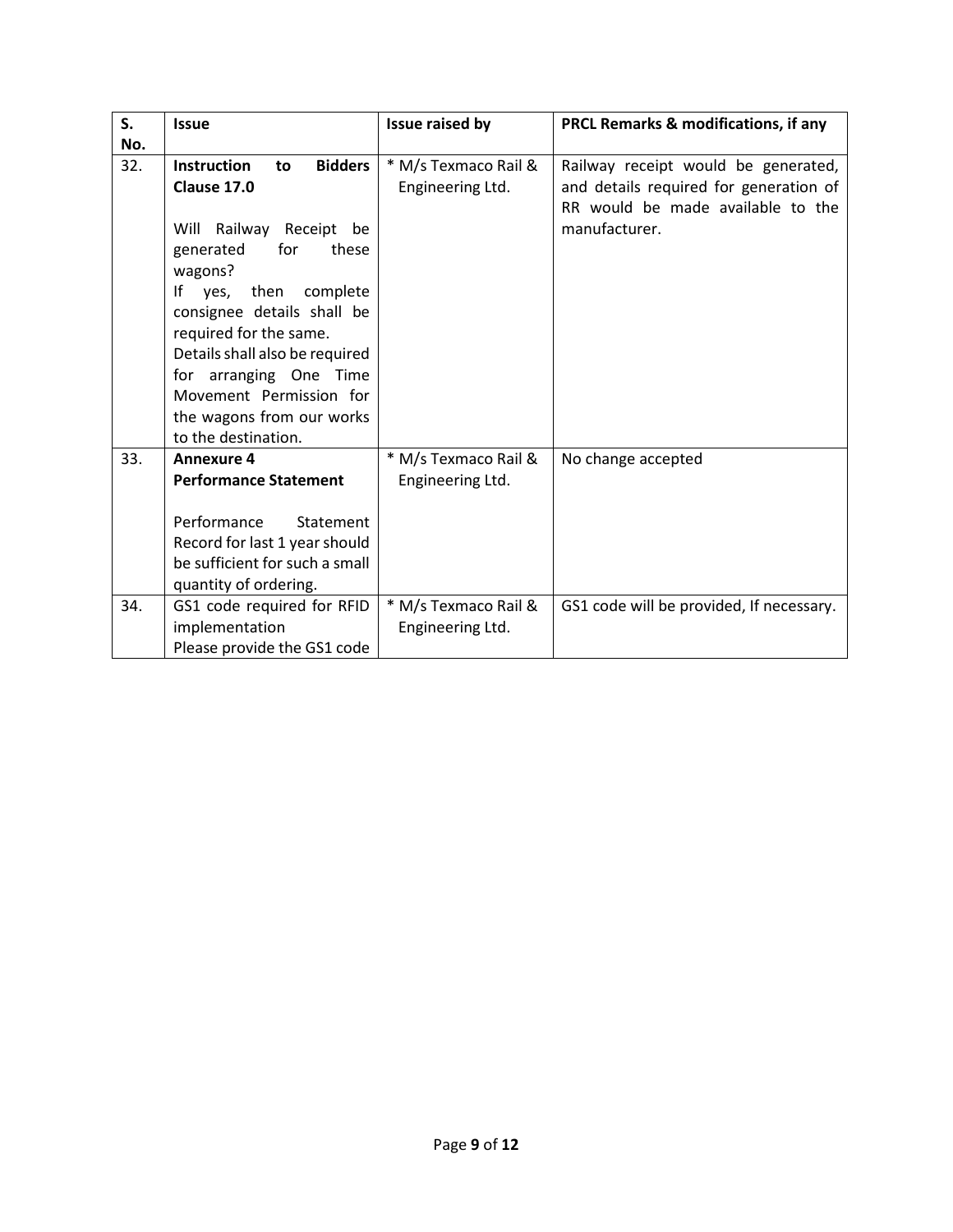#### **REVISED ANNEXURE -6**

# **(To be submitted separately in packet -2 only) FINANCIAL BID FORM FOR BIDDERS**

### *(Please see Clause 12.3 and Clause 15 to 27 of Instructions to Bidders (Section2)*

To,

Pipavav Railway Corporation Limited B- 1202 (B-Wing), 12<sup>th</sup> floor Statesman House, 148- Barakhamba Road New Delhi – 110001 (INDIA)

Dear Sir/Madam,

#### Ref: Tender No. **PRCL/Rake Procurement/01/2022 dated 01/06/2022**

(1) We are the by certify that we are established firm of manufacturer/authorized agents\* of M/s. \_\_\_\_\_\_\_\_\_\_\_\_\_\_\_\_\_\_\_\_\_\_\_\_\_\_\_\_\_\_\_ \_\_\_ with factories at \_\_\_\_\_\_\_\_\_\_\_\_\_\_\_\_\_\_\_\_\_\_\_\_\_\_\_\_\_. We hereby offer to supply BLCS/BLSS wagons along with brake van in rake form as per the price indicated below according to the delivery schedule in Clause 3.0 of Section-1, Bid invitation.

| SN  | Description                                                         | Supply of 470 Nos. (i.e. Bogie Container Flat wagon type<br>'BLCS-A' 90 Nos., Bogie Container Flat wagon type 'BLCS-B'<br>135 Nos., Bogie Container Flat wagon type 'BLSS-A' 20<br>Nos., Bogie Container Flat wagon type 'BLSSB' 220 Nos.,<br>Bogie Freight Brake Van type 'BVCM' 5 Nos.) |                                                                                                                |  |
|-----|---------------------------------------------------------------------|-------------------------------------------------------------------------------------------------------------------------------------------------------------------------------------------------------------------------------------------------------------------------------------------|----------------------------------------------------------------------------------------------------------------|--|
| 1.0 | Specification<br>(i) BLCS-A WAGON: WD-01 'BLCS'<br>(A&B- CAR)- 2018 | Drawing No.<br>RDSO Index Drawings No. WD-15011--S-01 (alteration<br>(i)<br>4 and Diagram no. WD-15011--S-02 with alteration -3<br>for A-Car)<br>RDSO Index Drawings No. WD-15012--S-01 (alteration-<br>(ii)<br>3 and Diagram no. WD-15012--S-02 with alteration -5<br>for B-Car).        |                                                                                                                |  |
|     | (ii) BLCS-B WAGON: WD-01 'BLCS'<br>(A&B- CAR)- 2018                 |                                                                                                                                                                                                                                                                                           |                                                                                                                |  |
|     | (iii) BLSS-A WAGON:<br>$(AB-CAR)$ -                                 | (iii)<br>Bidders to quote as per their own<br>drawing<br>offered/approved by RDSO.                                                                                                                                                                                                        |                                                                                                                |  |
|     | (iv) BLSS-B WAGON:<br>$(AB-CAR)$ -                                  | Bidders to quote as per their own<br>drawing<br>(iv)<br>offered/approved by RDSO.                                                                                                                                                                                                         |                                                                                                                |  |
|     | (v) Brake Van: WD-01- BVCM-2017                                     | (v)                                                                                                                                                                                                                                                                                       | RDSO Index Drawing No: WD-09107-S-01 alteration -<br>06 and Diagram Nos. WD-15009-S-02 with (alteration-<br>3) |  |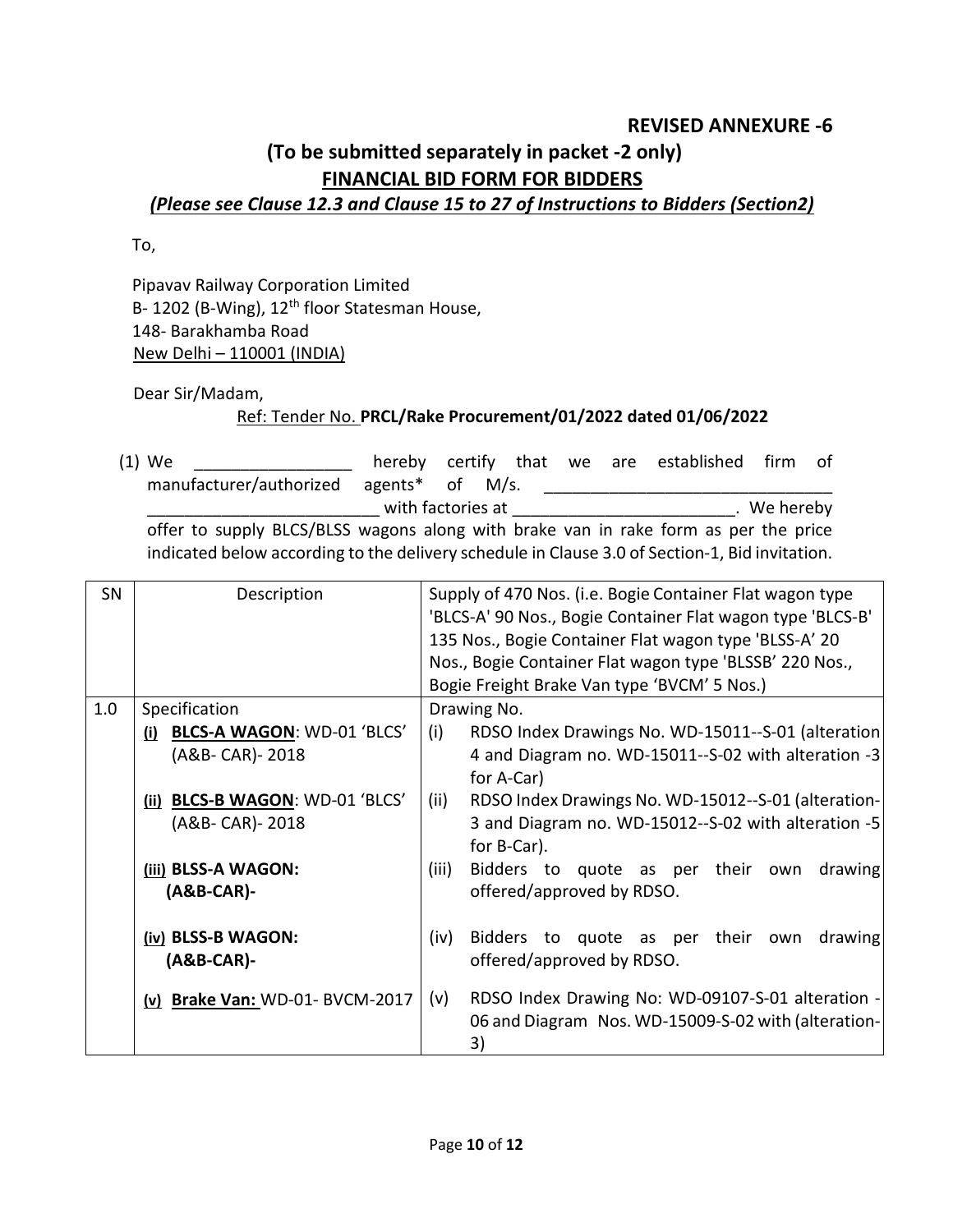| 2.0 | <b>Total Quantity &amp; Unit of Supply</b> | 90 BLCS-A Wagons                                       |                           |                      |  |  |
|-----|--------------------------------------------|--------------------------------------------------------|---------------------------|----------------------|--|--|
|     |                                            | 135 BLCS-B Wagons                                      |                           |                      |  |  |
|     |                                            | 20 BLSS-A Wagons                                       |                           |                      |  |  |
|     |                                            | 220 BLSS-B Wagons                                      |                           |                      |  |  |
|     |                                            | and 5 Brake Vans, in the form of rakes (BLCS or BLSS). |                           |                      |  |  |
|     |                                            | Price                                                  | Discount, if any,         | Price after discount |  |  |
|     |                                            | (both in words                                         | in INR                    | (₹)(both in words    |  |  |
|     |                                            | and figures)                                           | $(\overline{\mathbf{z}})$ | and figures)         |  |  |
| 3.0 | Price per wagon ex-station of              |                                                        |                           |                      |  |  |
|     | dispatch basis Inclusive of all            |                                                        |                           |                      |  |  |
|     | (Charges for Design & Inspection           |                                                        |                           |                      |  |  |
|     | and all Taxes etc.)                        |                                                        |                           |                      |  |  |
| 3.1 | BLCS-A wagon (per wagon)                   |                                                        |                           |                      |  |  |
|     |                                            |                                                        |                           |                      |  |  |
| 3.2 | BLCS-B wagon (per wagon)                   |                                                        |                           |                      |  |  |
| 3.3 | BLSS-A wagon (per wagon)                   |                                                        |                           |                      |  |  |
|     |                                            |                                                        |                           |                      |  |  |
| 3.4 | BLSS-B wagon (per wagon)                   |                                                        |                           |                      |  |  |
| 3.5 |                                            |                                                        |                           |                      |  |  |
|     | Brake Van-BVCM (per wagon)                 |                                                        |                           |                      |  |  |
| 4.0 | GST/IGST as applicable in % (on            |                                                        |                           |                      |  |  |
|     | items SN 3.1 to 3.5)                       |                                                        |                           |                      |  |  |
| 5.0 | <b>Total Price Ex-station of dispatch</b>  |                                                        |                           |                      |  |  |
|     | per rake in the form of 18 BLCS-A          |                                                        |                           |                      |  |  |
|     | Wagons and 27 BLCS-B Wagons + 1            |                                                        |                           |                      |  |  |
|     | Brake Van-BVCM (both in words &            |                                                        |                           |                      |  |  |
|     | figures)                                   |                                                        |                           |                      |  |  |
| 6.0 | <b>Total Price Ex-station of dispatch</b>  |                                                        |                           |                      |  |  |
|     | per rake in the form of 4 BLSS-A           |                                                        |                           |                      |  |  |
|     | wagons and 44 BLSS-B wagons + 1            |                                                        |                           |                      |  |  |
|     | Brake Van-BVCM (both in words &            |                                                        |                           |                      |  |  |
|     | figures)                                   |                                                        |                           |                      |  |  |

Note: Bidders are advised to quote discount in the specified column/space only otherwise same will not be taken into account for ranking purposes. However, the same will be availed by PRCL in case the bid is accepted for placing the order.